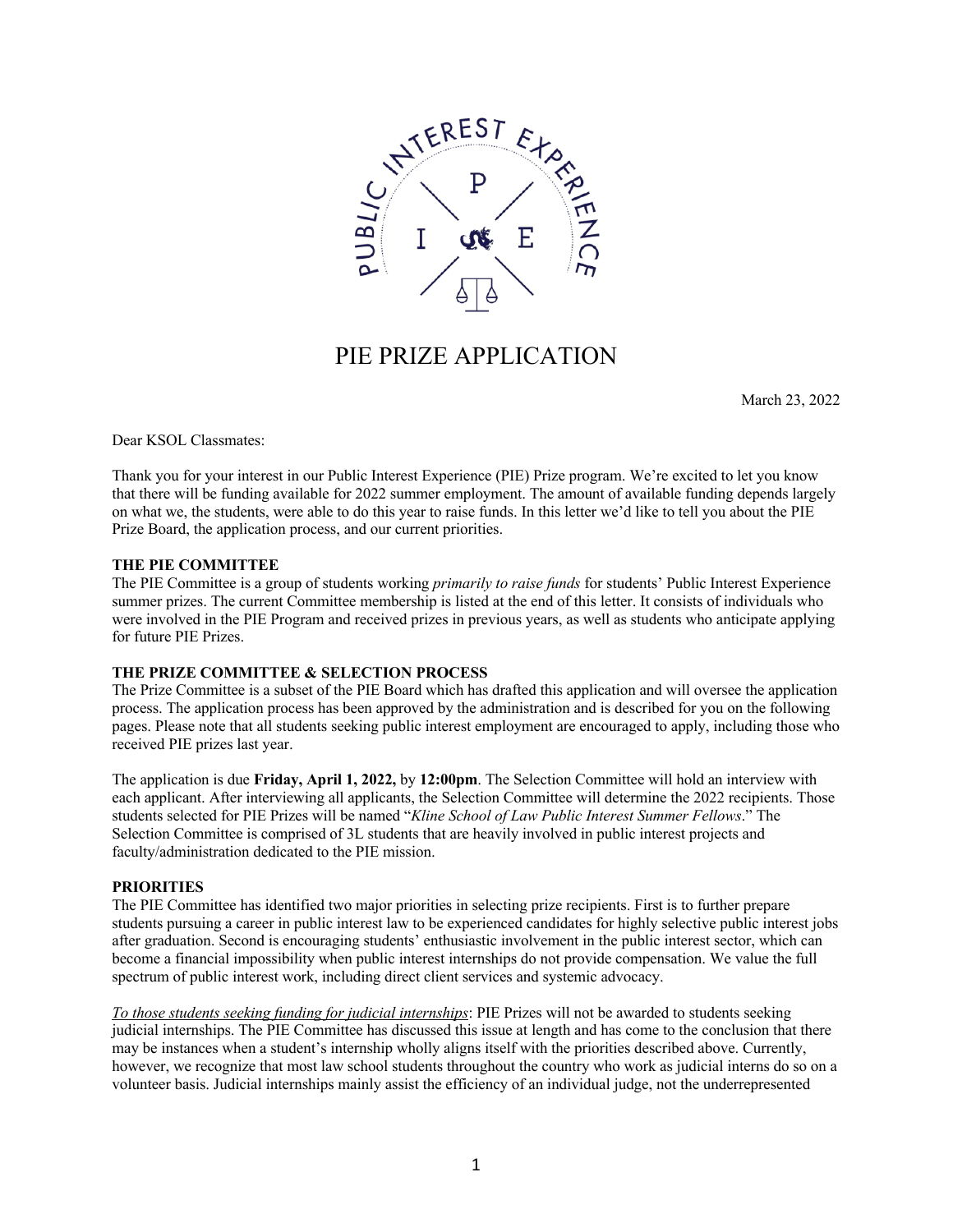parties who otherwise remain in need. In short, it is rare that a judicial internship will receive funding that is earmarked for PIE Prizes.

*Our goal is to fund as many students as possible*. Ideally, the PIE Committee would love to fund every student who applies. However, funding opportunities depend on - and are limited by - the amount of money we have raised. Additionally, we fully intend for students to maximize the use of Work-Study funds.

Lastly, we hope you'll recognize that this effort has been manned by your fellow students. We are working very hard to ensure that money will be available to students this year so we all have the opportunity to access it. We're happy to answer any questions you have after reading through the application packet. Email them to: PIEGrant@drexel.edu, or come talk to one of us.

Thank you for taking the time to read through this letter. Good luck!

Yours,

Alexandra Kudatzky PIE Auction Committee Chair

#### **2021-2022 PIE Committee**

#### **Alexandra Kudatzky, Chair**

Pearl Ruschak – Rachel Sendrow

Dre'Sha Kelly – Dillon DiGuglielmo

Arianna Spencer – Lailany Viera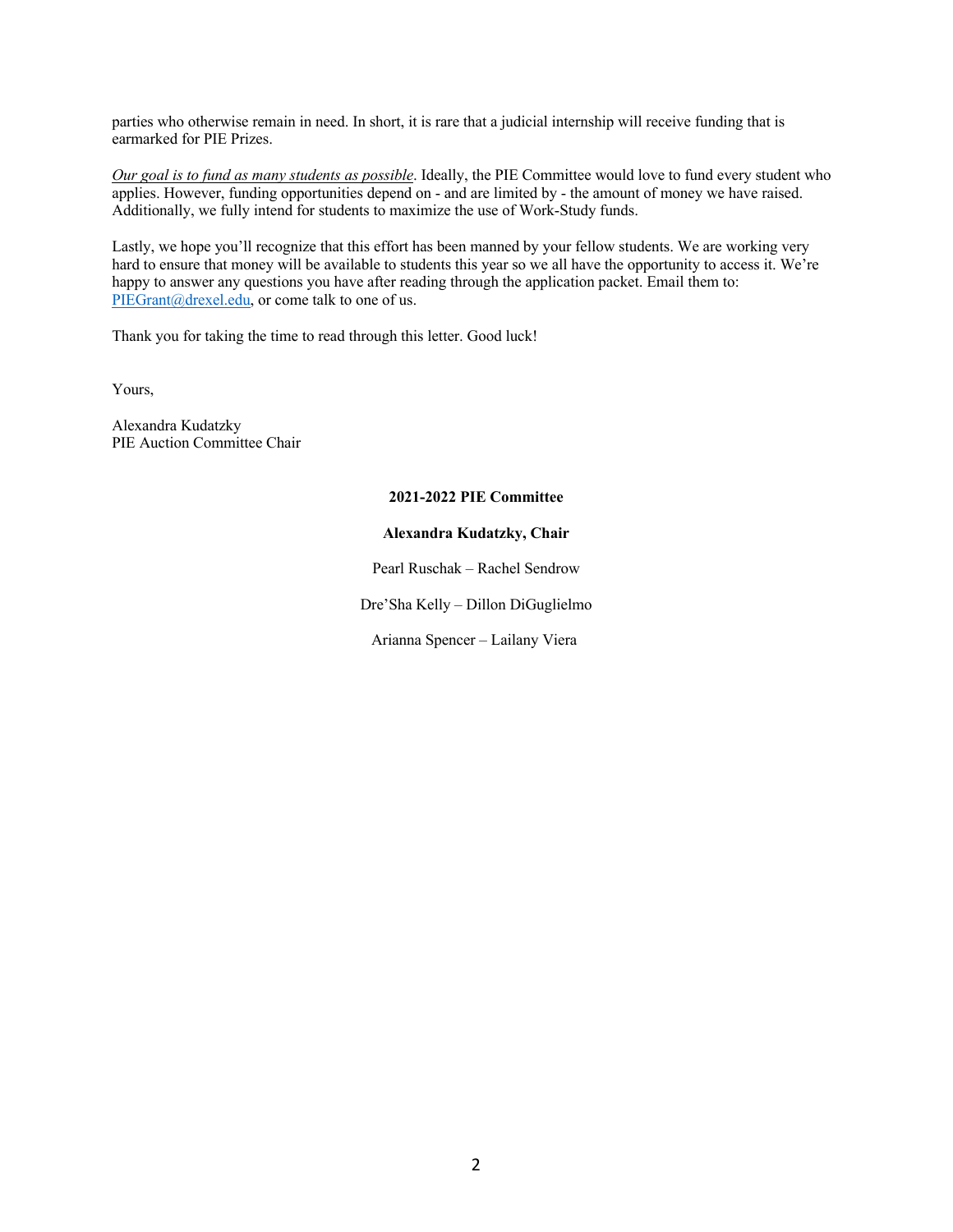# THOMAS R. KLINE SCHOOL OF LAW

# **P**UBLIC **I**NTEREST **E**XPERIENCE PRIZES

## 2022 Application

## **WHAT ARE PUBLIC INTEREST PRIZES?**

Public Interest Experience Prizes (PIE Prizes) provide stipends to Thomas R. Kline School of Law students who are taking unpaid, summer public interest positions. These students are committed to the public interest and intend to pursue a public interest career after law school. The purpose of the prize is to offset the costs of living for students who incur significant financial burden by taking an unpaid position for the summer. The Public Interest Experience Prize Board (PIE Prize Board) hopes students will gain invaluable experience, skills, contacts, and insight to further enable them to find employment after law school in the competitive practice of public interest law.

#### How do I qualify for a Prize?

In order to be eligible to receive a prize, students must volunteer to support the PIE Auction. Priority will be given to students who have shown exemplary involvement in the PIE Auction.

- § 1L and 2L students currently enrolled at Thomas R. Kline School of Law are eligible to apply for a summer prize regardless of GPA; however, 2L students, students who have shown a commitment to public interest law, and students who submit outstanding applications may be viewed more favorably.
- The recipient must secure a position performing public interest legal work during the summer months of 2022. To qualify, the job placement must be both **nonprofit** and **nonpartisan.**  Positions with the District Attorney or Public Defenders Association are also considered to be public interest. Students with unpaid judicial internships will **not** be considered for funding.

#### How much money can I expect to receive?

Funding will depend on the success of the PIE Auction and other student fundraising activities. Disbursements will be awarded considering, but not limited to, the following criteria:

- Commitment to and involvement in the PIE Auction and other fundraising events
- Full-time versus part-time work;
- Amount of financial assistance received through other sources, such as work-study (when available) or community grant;
- Specificity of the request; and
- The number of other students seeking prizes.

General Allocation Criteria:

§ Allocation criteria will be considered on a case-by-case basis, with appropriate consideration given for full-time employment. If your project or placement does not fit the traditional criteria, describe your circumstances on a separate piece of paper.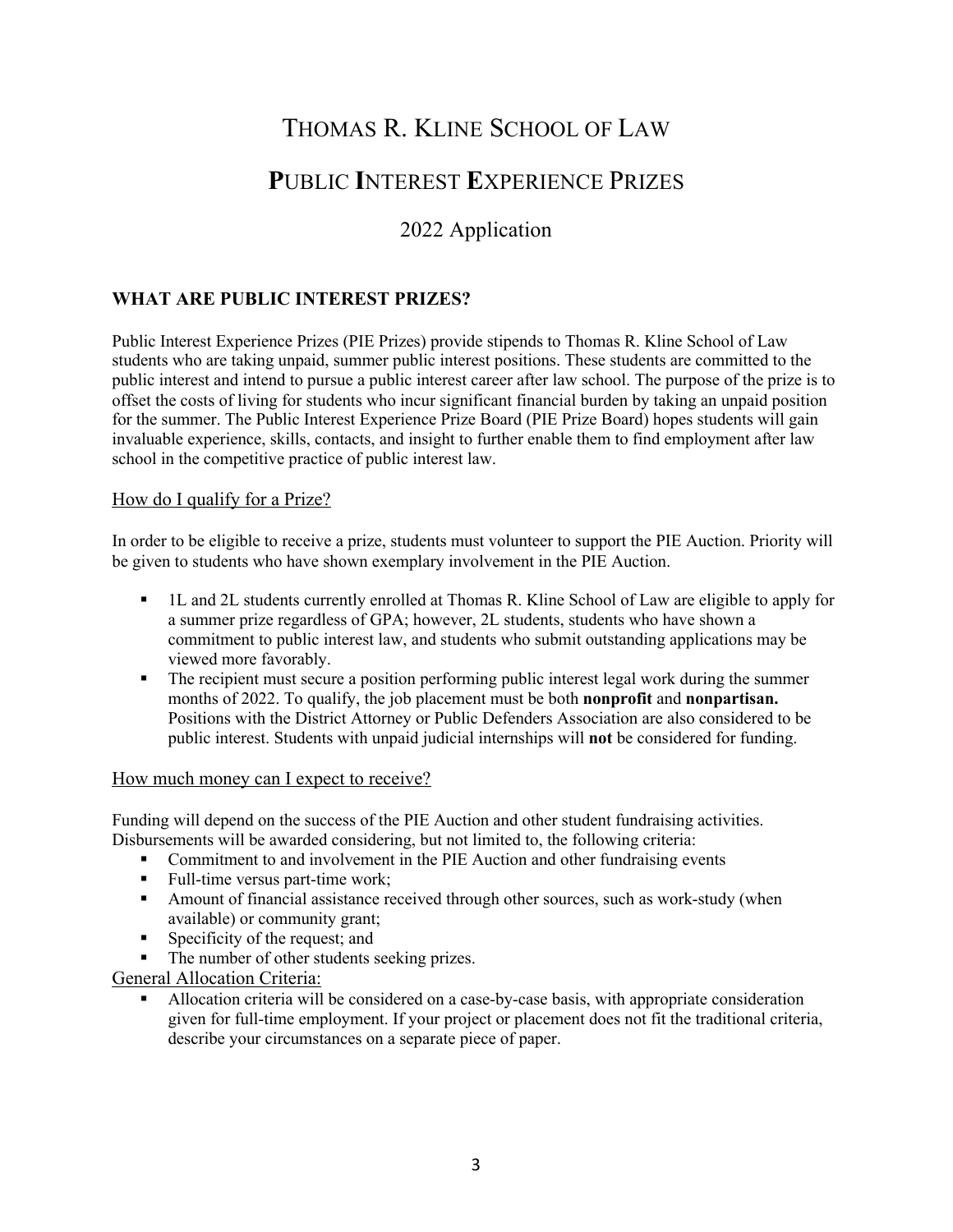### **Instructions:**

- **1.** All applications must be submitted by **Friday, April 1st, 2022, no later than noon (12:00 pm).**
- **2. Provide your resume** and certification page (included with packet).
- **3. Applications MUST be submitted via email** and should be submitted to PIEGrant@drexel.edu.
- **4. Interviews will take place the week of April 4th.**

### What is required of a PIE Prize Recipient?

- Upon completion of their summer positions, PIE Recipients may be required to provide a short essay describing their summer experience working in the public interest sector. This essay may be printed in the Drexel Docket.
- **PIE Prize Recipients are strongly encouraged to provide assistance with the next year's auction.**

### What is the selection process?

- The PIE Prize Board will assemble a Selection Committee of students, faculty, and members of the administration. This Selection Committee will select PIE Prize recipients and allocate funds. Only student members of the PIE Prize Board who are not applying for PIE Prizes themselves will be permitted on the Selection Committee.
- Each applicant will interview with a panel of students and faculty. The purpose of the interview is to get to know the applicant and clarify any questions which may arise from the application. All interviews are confidential and should last 15 - 20 minutes. Interviews must be completed prior to April 8th. Following the interview, the panel will discuss each application and make a recommendation to the larger Selection Committee.

#### *The Selection Committee will then meet and make allocations of Prizes. Factors the Selection Committee will consider include:*

- The certainty of the offer for a summer position;
- Whether the summer position fits the criteria for public interest as defined above;
- The applicant's commitment to public interest work, as displayed by past work or desire expressed in the personal statement and interview;
- The applicant's willingness to accept an unpaid position regardless of the guarantee of funding.

#### Questions?

Any questions can be directed to Alexandra Kudatzky at ahk59@drexel.edu.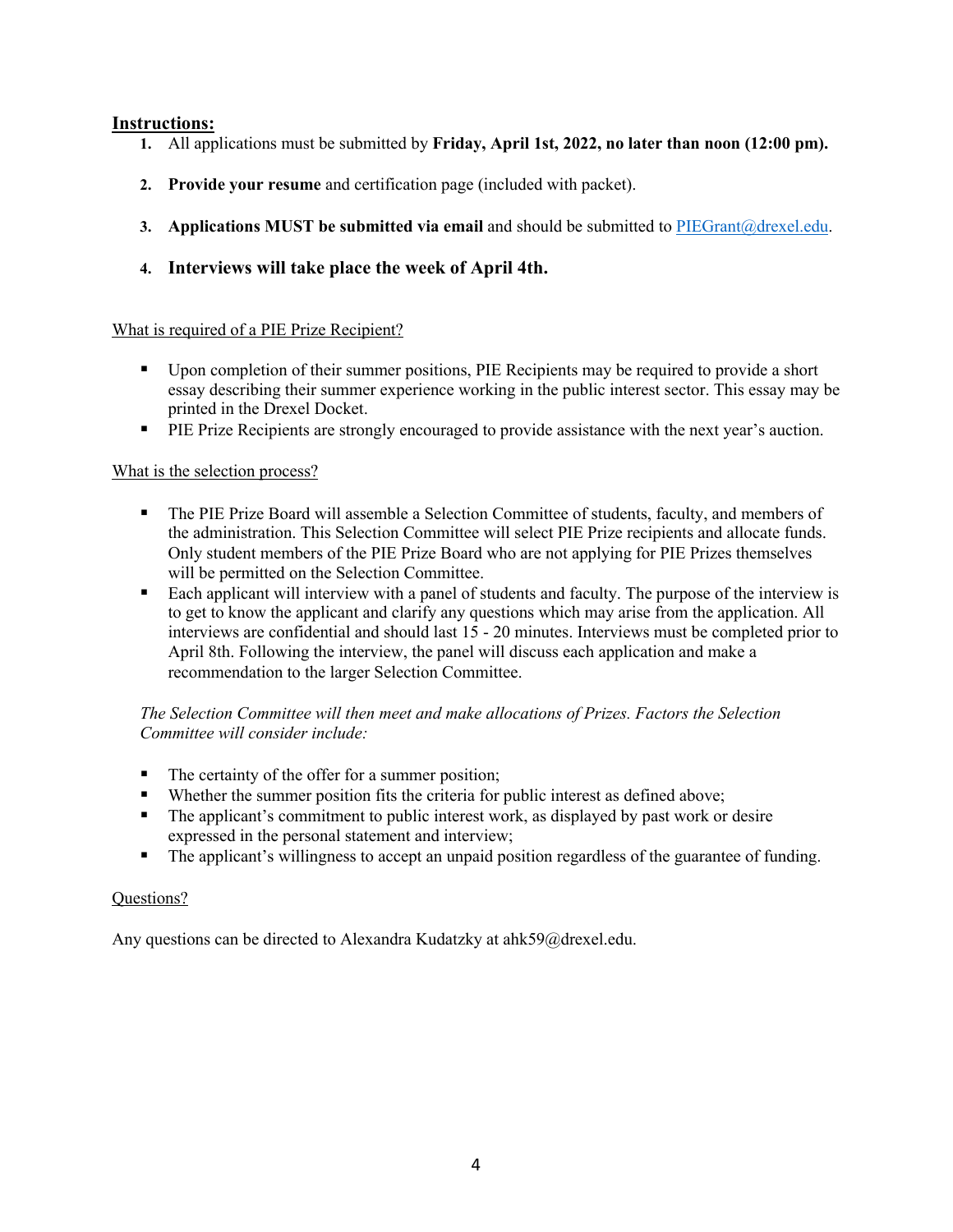

# THOMAS R. KLINE SCHOOL OF LAW

# PUBLIC INTEREST EXPERIENCE PRIZES

2022 Application

## **GENERAL APPLICATION INFORMATION**

| Name                                                          |  |  |                                                                                                           |
|---------------------------------------------------------------|--|--|-----------------------------------------------------------------------------------------------------------|
| Address                                                       |  |  |                                                                                                           |
| Telephone Number<br><b>Expected Graduation Date</b>           |  |  | Email<br>Concentration                                                                                    |
|                                                               |  |  |                                                                                                           |
|                                                               |  |  | Please describe any volunteer work done in the past 2 years (other than what is included in your resume): |
|                                                               |  |  |                                                                                                           |
|                                                               |  |  |                                                                                                           |
|                                                               |  |  |                                                                                                           |
|                                                               |  |  |                                                                                                           |
| Dlagge december ouvenue hange woult done while in low school. |  |  |                                                                                                           |

Please describe any pro bono work done while in law school:

What other sources of funding are you planning on applying for? Besides the PIE Prize, what are your other forms of financial support?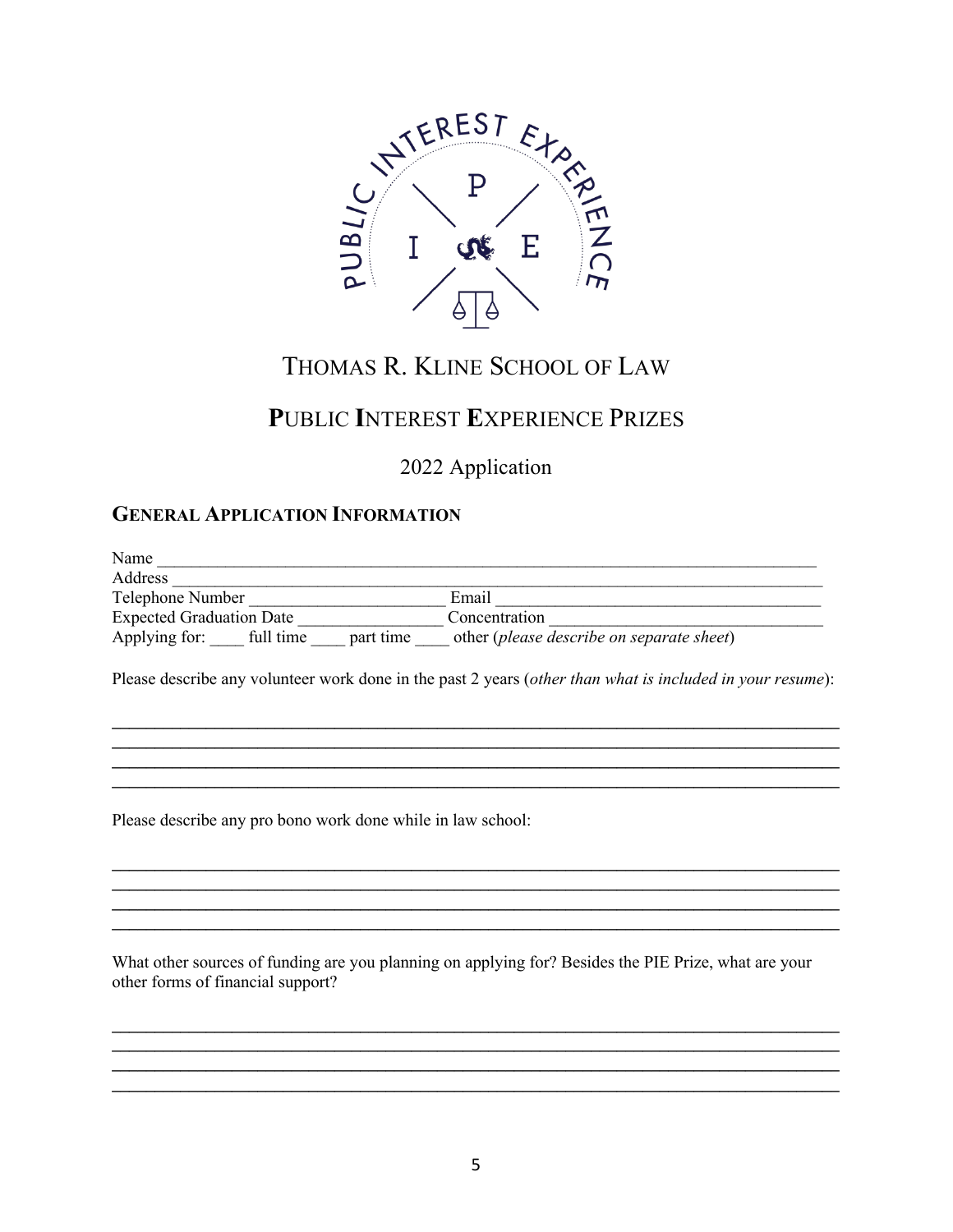Is there anything else that you would like to add about yourself?

Please describe your participation in the PIE Auction?

## **EMPLOYER INFORMATION**

| Projected Start and End Dates |
|-------------------------------|
| Name of Supervisor            |
|                               |
|                               |
| General Overview of Placement |
|                               |
|                               |
|                               |
|                               |

<u> 1989 - Johann Stoff, deutscher Stoff, der Stoff, der Stoff, der Stoff, der Stoff, der Stoff, der Stoff, der S</u> 

<u> 1989 - Johann Stoff, amerikansk politiker (d. 1989)</u>

How many hours a week do you expect to work?

## **STATEMENT OF INTEREST**

Please submit a short statement of interest (a couple of sentences to a paragraph), briefly describing the nature of any previous public interest experiences, your future plans, if any, for public interest work, and how your proposed internship relates to your goals.